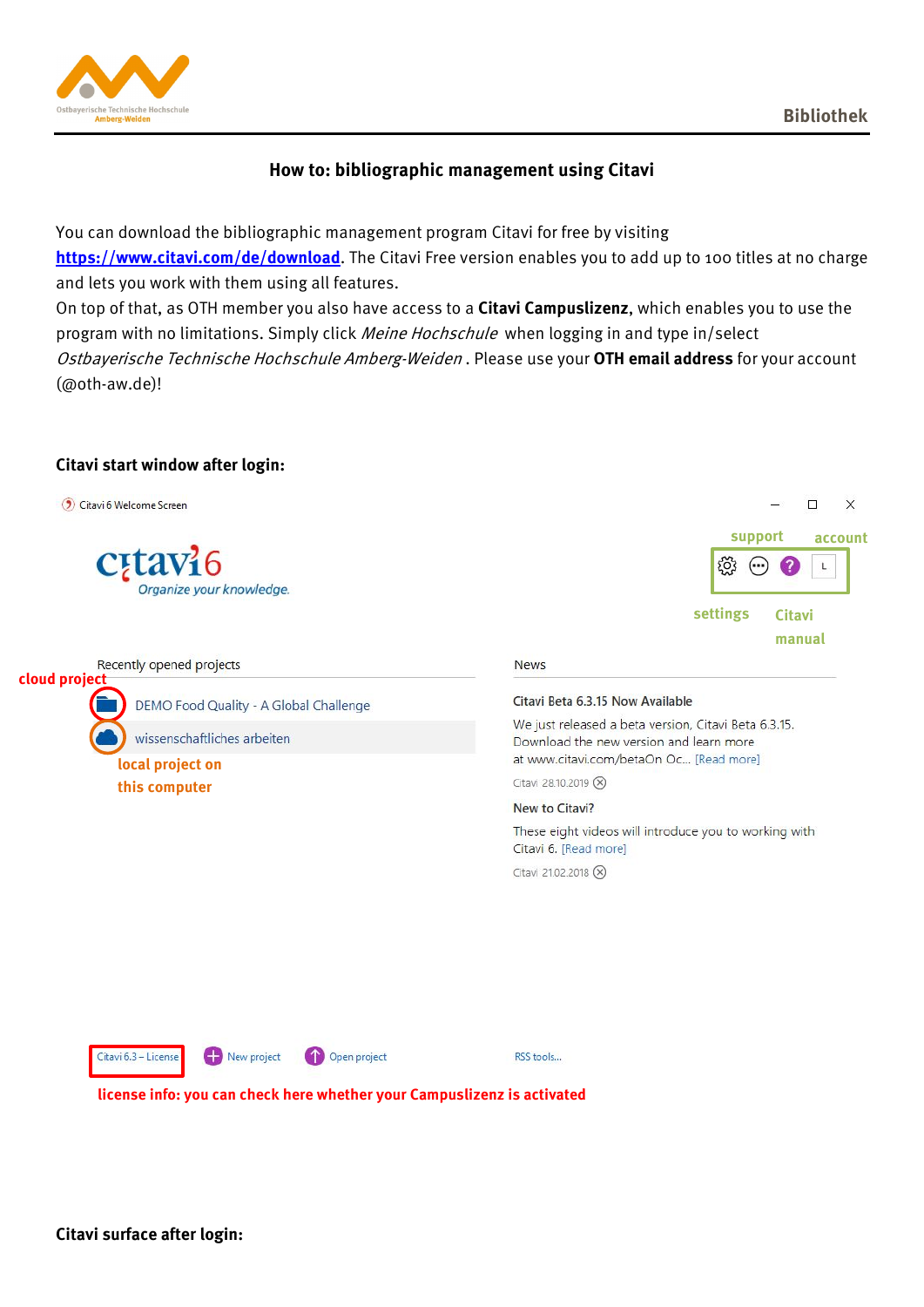



## **Adding literature to Citavi:**



## **More possibilities:**

**Citavi-Picker in browser** 

#### **Database-import:**

usually marked by an **export button** or the like; open downloaded BibTex-file via Citavi and follow further instructions

## **WATCH OUT!**

**Please always check whether all fields have been added correctly when importing sources using picker or any other data import!**

#### **Word-Add-In:**

When installing Citavi, you automatically get a Word-Add-In, which you can directly quote your Citavi-added sources in your paper with. Please make sure you're working with the latest version of Word! (If the name of